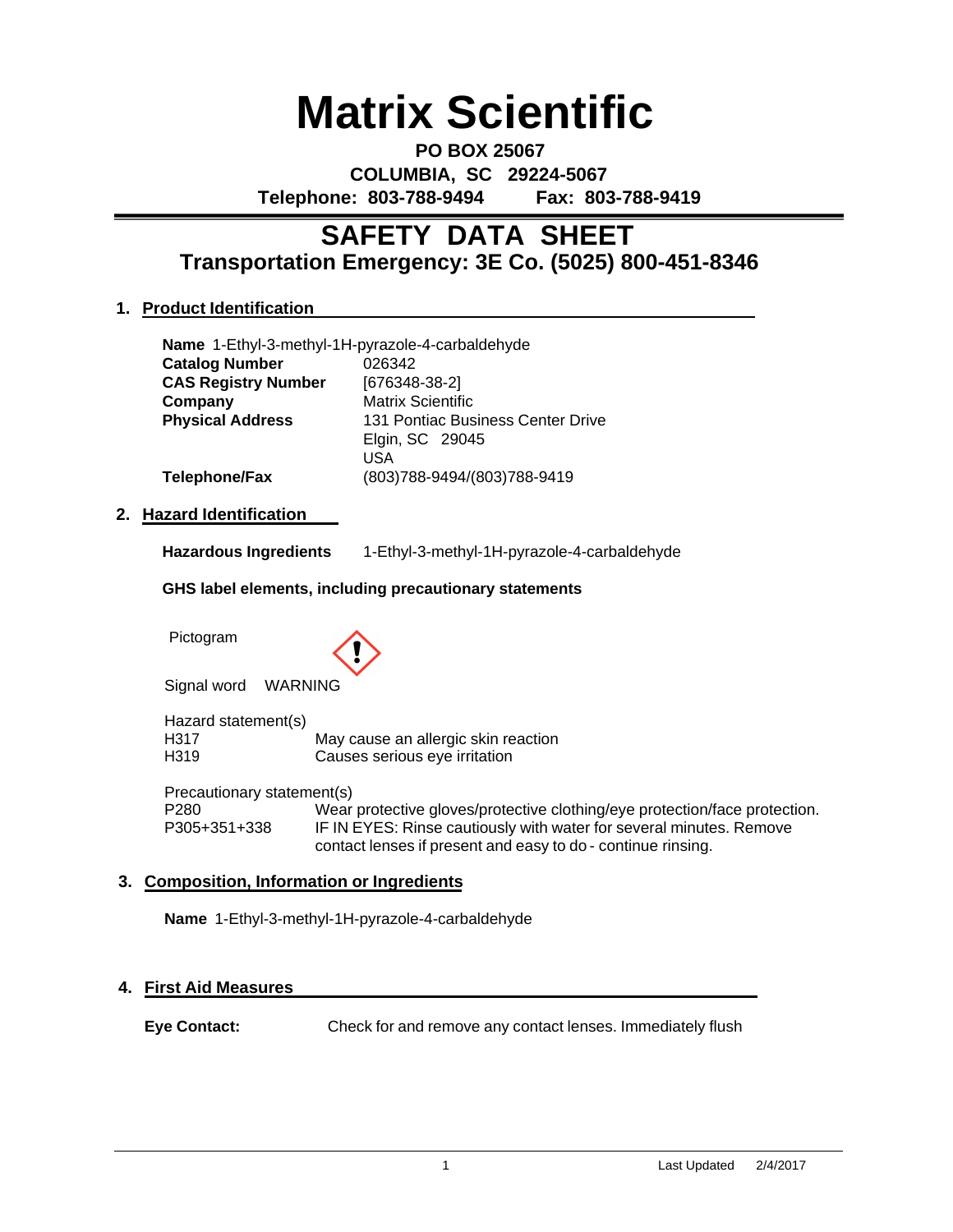|                      | eyes with clean, running water for at least 15 minutes while keeping eyes<br>open. Cool water may be used. Seek medical attention. |
|----------------------|------------------------------------------------------------------------------------------------------------------------------------|
| <b>Skin Contact:</b> | After contact with skin, wash with generous quantities of running water.                                                           |
|                      | Gently and thoroughly wash affected area with running water and non-                                                               |
|                      | abrasive soap. Cool water may be used. Cover the affected area with                                                                |
|                      | emollient. Seek medical attention. Wash any contaminated clothing prior to                                                         |
|                      | reusing.                                                                                                                           |
| Inhalation:          | Remove the victim from the source of exposure to fresh, uncontaminated                                                             |
|                      | air. If victim's breathing is difficult, administer oxygen. Seek medical                                                           |
|                      | attention.                                                                                                                         |
| Ingestion:           | Do NOT induce vomiting. Give water to victim to drink. Seek medical                                                                |
|                      | attention.                                                                                                                         |
|                      |                                                                                                                                    |

#### **5. Fire-Fighting Measures**

| <b>Extinguishing media:</b><br><b>Special fire fighting</b> | Carbon dioxide, dry chemical powder, alcohol or polymer foam.                                             |
|-------------------------------------------------------------|-----------------------------------------------------------------------------------------------------------|
| procedures:                                                 | Wear self-contained breathing apparatus and protective clothing to prevent<br>contact with skin and eyes. |
| Unusual fire and<br>explosion hazards/<br>decomposition of  |                                                                                                           |
| product:                                                    | Emits toxic fumes under fire conditions.                                                                  |

#### **6. Accidental Release Measures**

Steps to be taken if material is spilled or otherwise released into the environment - Wear Appropriate respirator, impervious boots and heavy rubber (or otherwise impervious) gloves. Scoop up solid material or absorb liquid material and place into appropriate container. Ventilate area and wash affected spill area after pickup is complete. Wash skin immediately with plenty of water. Place solid or absorbed material into containers and close for disposal.

#### **7. Handling and Storage**

Avoid prolonged exposure. Use caution when handling. Exposure to any chemical should be limited. Do not breath dust or vapor. Have safety shower and eye wash available. Do not get in eyes, on skin or on clothing. Keep container tightly closed. Store in a cool, dry, well-ventilated place. Ensure adequate ventilation during use. Use only in a chemical fume hood. To the best of our knowledge, the health hazards of this product have not been fully investigated. This product is provided solely for the purpose of research and development.

#### **8. Exposure Controls and Personal Protection**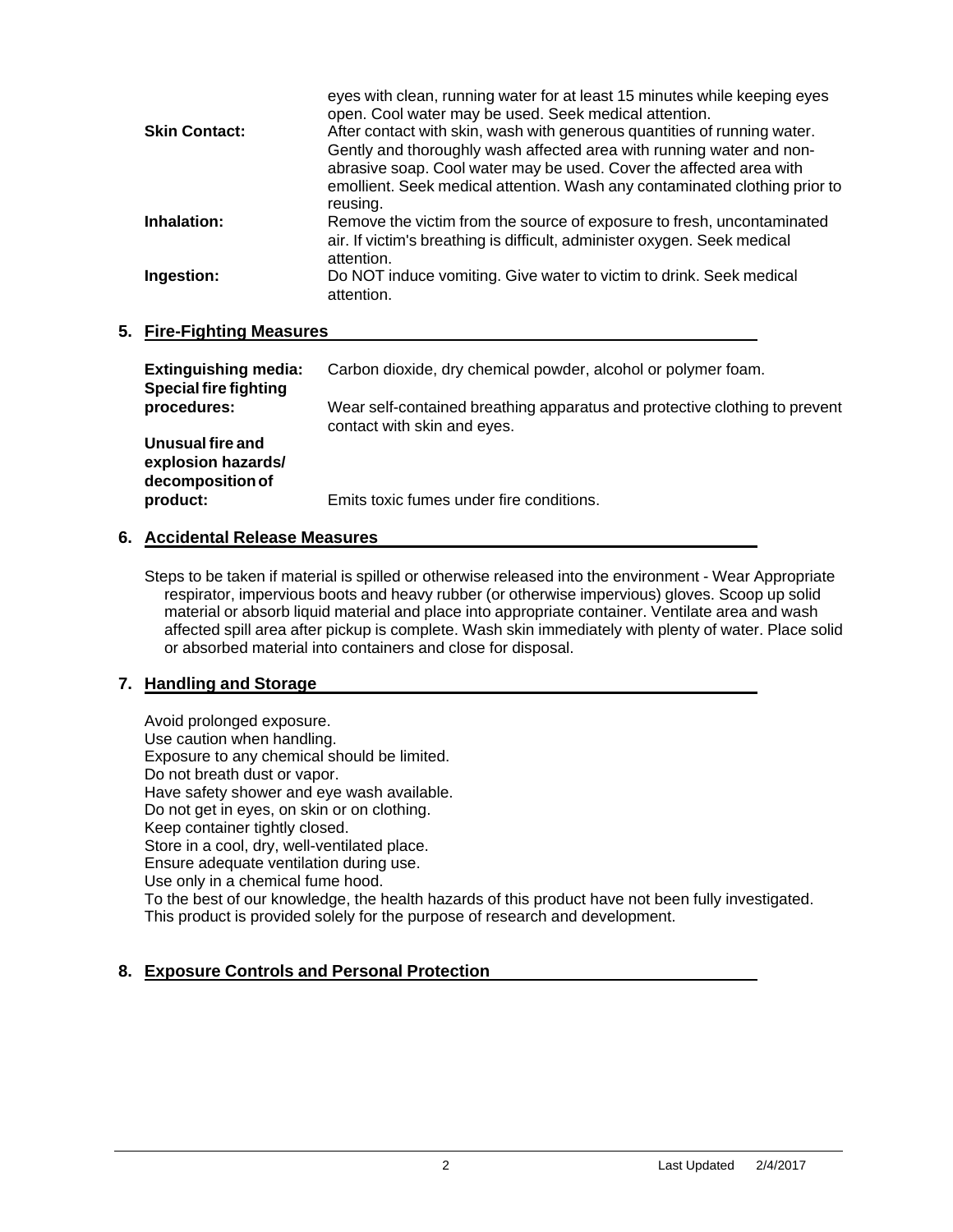Wear Protective safety goggles. Wear chemical-resistant gloves. Wear protective clothing and chemical resistant boots. Ensure ventilation during use. After contact with skin, wash immediately.

#### **9. Physical and Chemical Properties**

**Molecular Formula:** C7H10N2O **Molecular Weight:** 138.17

#### **10. Stability and Reactivity**

| Incompatibilities: |                                      | Strong oxidizing agents |
|--------------------|--------------------------------------|-------------------------|
|                    |                                      | Strong acids and bases  |
|                    | <b>Hazard Decomposition Products</b> |                         |
| Carbon             | carbon monoxide                      |                         |
|                    | carbon dioxide                       |                         |
| <b>Nitrogen</b>    | oxides of nitrogen                   |                         |

#### **11. Toxicological Information**

#### **Acute effects:**

Irritant May be harmful by ingestion and inhalation. Material is irritating to mucous membranes and upper respiratory tract. To the best of our knowledge, the toxicological properties of this product have not been fully investigated or determined.

#### **12. Ecological Information**

| <b>Mobility:</b>             | Data not known    |
|------------------------------|-------------------|
| <b>Persistence and</b>       |                   |
| degradability:               | No data available |
| <b>Cumulative potential:</b> | No data available |
| Other adverse effects:       | No data available |

#### **13. Disposal Considerations**

Absent other actions demanded by federal or local regulations - Dissolve or mix the material with a combustible solvent and burn in a requlated, chemical incinerator equipped with after burner and scrubber.

Observe all federal, state and local laws.

#### **14. Transport Information**

**Shipping Name** Classed non-hazardous for shipment